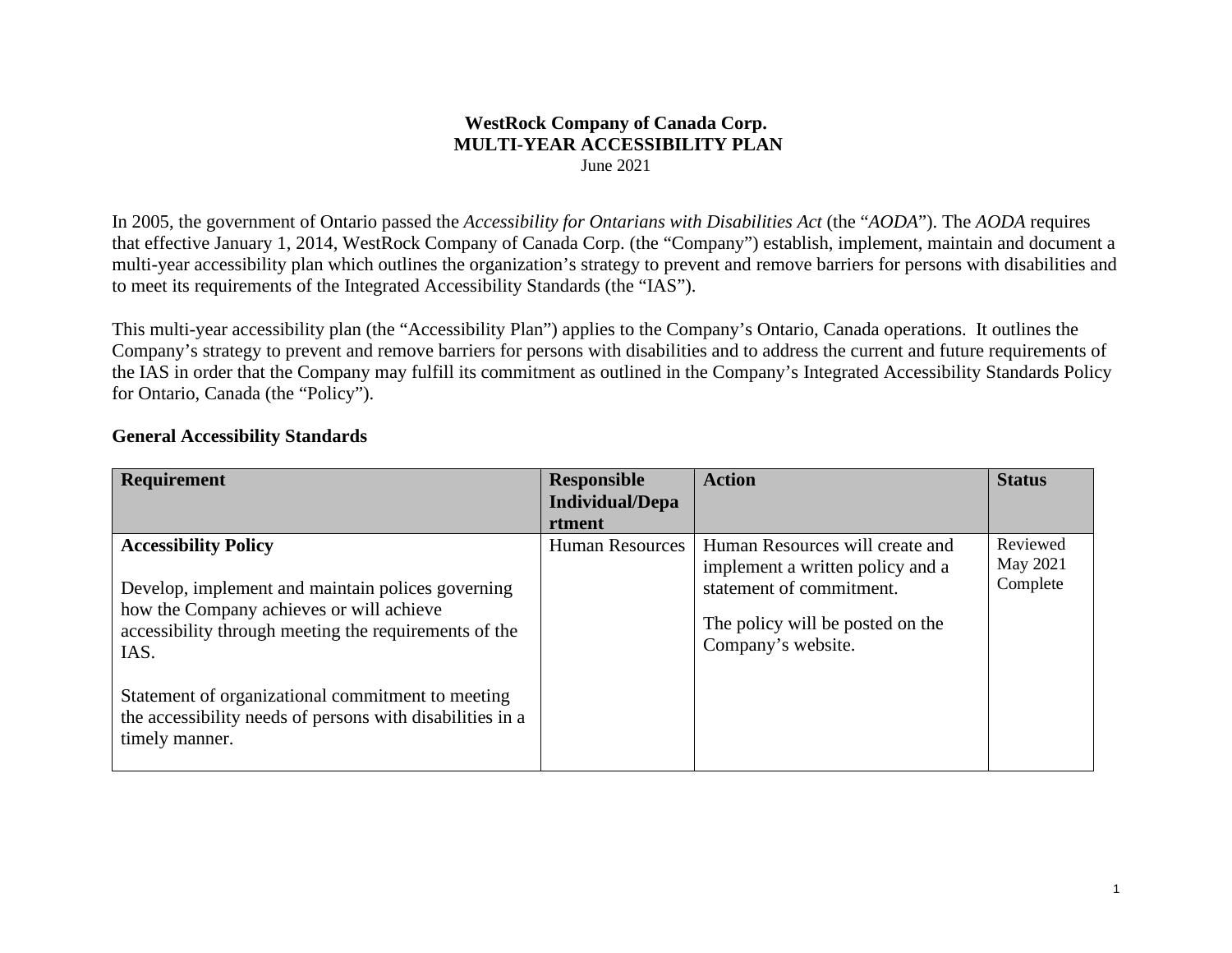| Prepare one or more written documents describing the<br>policies and make the policies publicly available and<br>provide them in an accessible format upon request.                                                                                                                                                                                                                                                                                                                                                               |                                                                                                                                                                                                 |                                                                                                                                                                                                                                                                                                                                                                                                                                        |                                  |
|-----------------------------------------------------------------------------------------------------------------------------------------------------------------------------------------------------------------------------------------------------------------------------------------------------------------------------------------------------------------------------------------------------------------------------------------------------------------------------------------------------------------------------------|-------------------------------------------------------------------------------------------------------------------------------------------------------------------------------------------------|----------------------------------------------------------------------------------------------------------------------------------------------------------------------------------------------------------------------------------------------------------------------------------------------------------------------------------------------------------------------------------------------------------------------------------------|----------------------------------|
| <b>Multi-Year Accessibility Plan</b><br>Establish, implement, maintain and document a multi-<br>year accessibility plan, which outlines the<br>organization's strategy to prevent and remove barriers<br>and meet its requirements under this Regulation<br>Post the accessibility plan on the website and provide<br>the plan in an accessible format upon request.<br>Review and update the accessibility plan at least once<br>every five years.                                                                               | <b>Human Resources</b><br>will have primary<br>responsibility for<br>developing and<br>administering the<br>accessibility plan<br>but will consult<br>with other<br>departments as<br>required. | Review the requirements of the IAS<br>and determine how the Company<br>will meet all of the requirements and<br>work towards preventing and<br>removing barriers to accessibility.<br>Post the accessibility plan on the<br>Company's website.<br>Review and update the accessibility<br>plan as often as necessary but at<br>least every 5 years. To be reviewed<br>December 2025.                                                    | Reviewed<br>May 2021<br>Complete |
| <b>Training</b><br>Provide training to all existing employees, volunteers<br>and all persons who participate in the development of<br><b>AODA</b> Policies.<br>Training must include:<br>the requirements of the IAS; the <i>Human Rights</i><br>i.<br>Code as it pertains to persons with disabilities; and<br>ii. the <i>AODA</i> Policies as required by the IAS.<br>Keep a record of the training provided, including the<br>dates on which the training is provided and the number<br>of individuals to whom it is provided. | <b>Human Resources</b>                                                                                                                                                                          | Determine which training mandated<br>under the IAS is necessary and<br>appropriate for each employee based<br>on his/her particular duties.<br>Training will be conducted through<br>a combination of online modules<br>and in-person training.<br>Additional in-person training will be<br>provided to particular employees as<br>necessary (e.g. additional training<br>for IT personnel on requirements for<br>accessible website). | complete                         |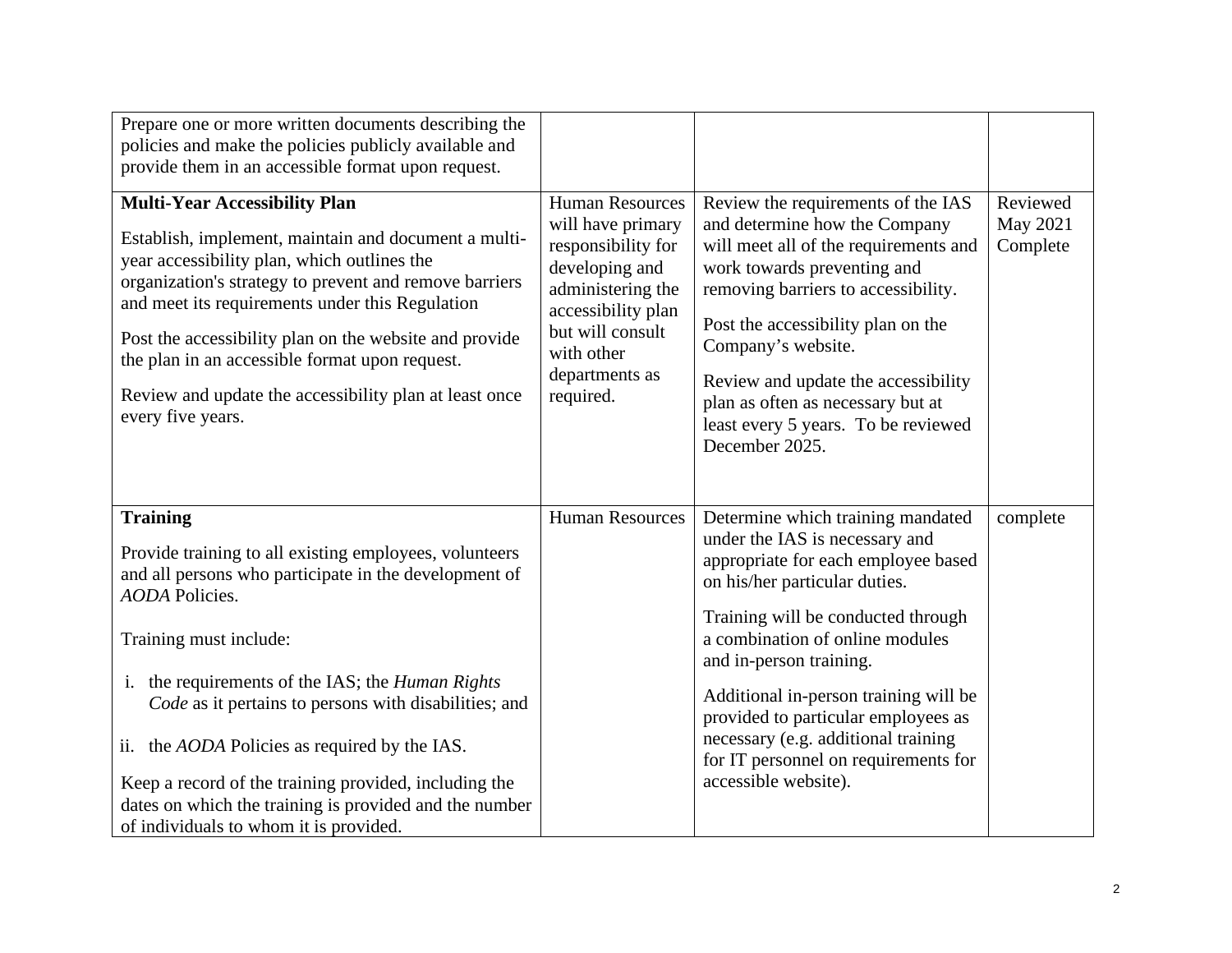| maintain<br>Human Resources will<br>records of training. |  |
|----------------------------------------------------------|--|
|                                                          |  |

## **Information and Communication Standards**

| Requirement                                                                                                                                                                                                                                                                                                   | <b>Responsible</b><br><b>Individual/Depa</b>      | <b>Action</b>                                                                                                                                                                                                                                                                                                                                                                                                                                                                                                                | <b>Status</b> |
|---------------------------------------------------------------------------------------------------------------------------------------------------------------------------------------------------------------------------------------------------------------------------------------------------------------|---------------------------------------------------|------------------------------------------------------------------------------------------------------------------------------------------------------------------------------------------------------------------------------------------------------------------------------------------------------------------------------------------------------------------------------------------------------------------------------------------------------------------------------------------------------------------------------|---------------|
| <b>Emergency Plans, Procedures or Public Safety</b><br><b>Information</b><br>Provide any emergency plans, procedures or public<br>safety information that it makes available to the public<br>in an Accessible Format or with appropriate<br>Communication Supports, as soon as practicable, upon<br>request. | rtment<br><b>Human Resources</b>                  | The Company currently has maps<br>posted on the wall that indicate<br>emergency exits. Visitors are always<br>with a WestRock representative<br>during plant tours.<br>These emergency plans will be made<br>available in an Accessible Format or<br>with Communication Supports upon<br>request. Requests can be directed to<br>Human Resources.<br>Human Resources personnel will<br>familiarize themselves with different<br>types of Accessible Formats and<br>Communication Supports as well as<br>how to provide same. | complete      |
| <b>Feedback</b><br>Ensure that processes for receiving and responding to<br>feedback are accessible to persons with disabilities by<br>providing or arranging for the provision of Accessible<br>Formats and Communications Supports, upon request.                                                           | <b>Sales Department</b><br>and Human<br>Resources | The Company currently send out<br>customer surveys electronically.<br>These customer surveys will be<br>made accessible by providing<br><b>Accessible Formats and</b><br><b>Communication Supports upon</b><br>request. Requests can be directed to                                                                                                                                                                                                                                                                          | complete      |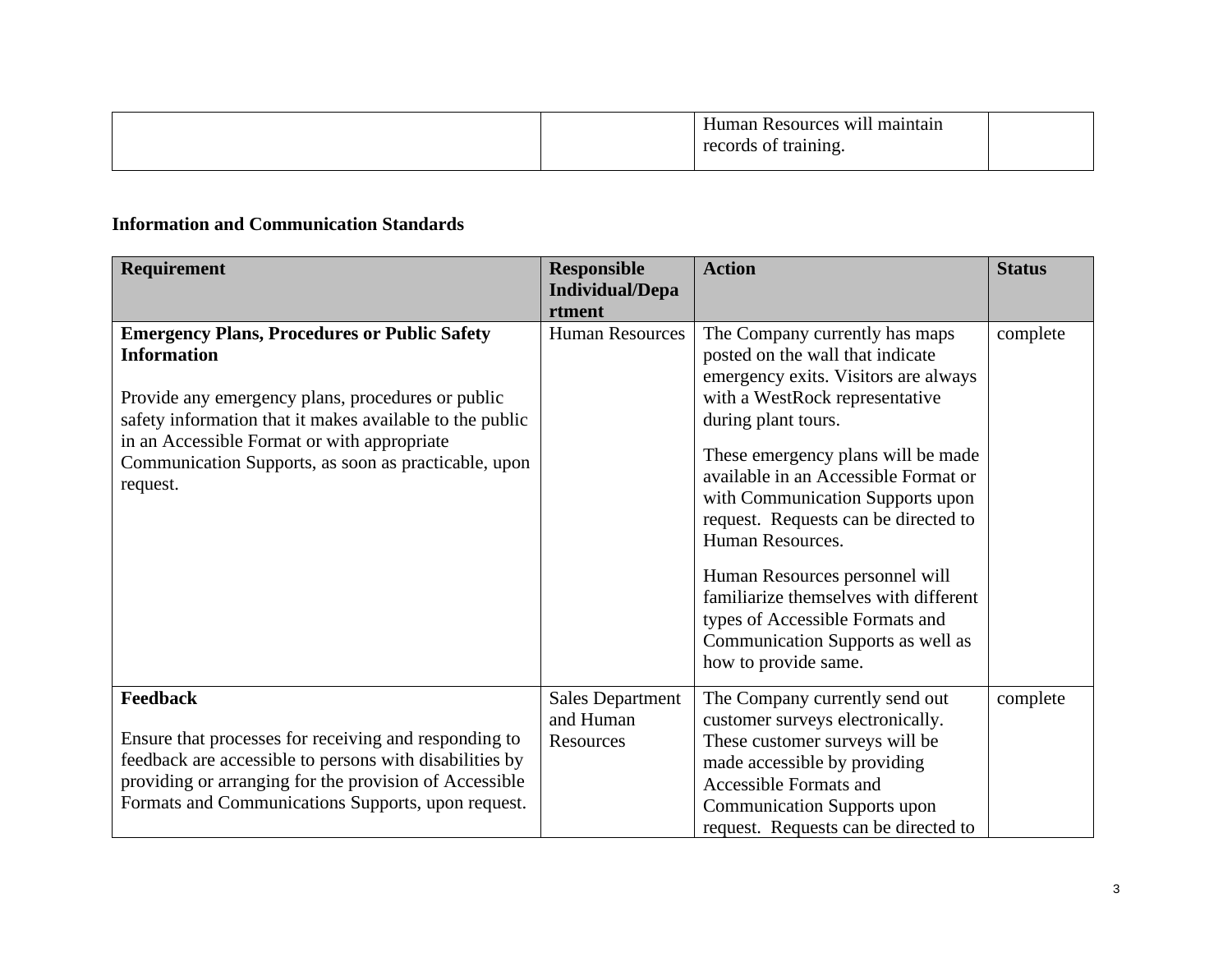| Notify the public that Accessible Formats and<br>Communications Supports are available in respect of<br>its feedback procedures                                                                                                                                                                                                                                                                                                                                                                                                                                                                                                                                                                                                                                               |                         | the Sales Department who will have<br>received training on how to<br>accommodate such requests.                                                                                                                                                                                                                  |          |
|-------------------------------------------------------------------------------------------------------------------------------------------------------------------------------------------------------------------------------------------------------------------------------------------------------------------------------------------------------------------------------------------------------------------------------------------------------------------------------------------------------------------------------------------------------------------------------------------------------------------------------------------------------------------------------------------------------------------------------------------------------------------------------|-------------------------|------------------------------------------------------------------------------------------------------------------------------------------------------------------------------------------------------------------------------------------------------------------------------------------------------------------|----------|
|                                                                                                                                                                                                                                                                                                                                                                                                                                                                                                                                                                                                                                                                                                                                                                               |                         | The Company conducts employee<br>engagement surveys. These surveys<br>will be made accessible by<br>providing Accessible Formats and<br><b>Communication Supports upon</b><br>request. Requests can be directed to<br>Human Resources who will have<br>received training on how to<br>accommodate such requests. |          |
| <b>Accessible Formats and Communication Supports</b><br>Upon request, provide or arrange for the provision of<br>Accessible Formats and Communication Supports in<br>order to make its communications or information<br>about the goods, services and/or facilities it offers<br>accessible to persons with disabilities.<br>Provide Accessible Formats and Communication<br>Supports in a timely manner at a cost that is no more<br>than the regular cost charged to other persons and in a<br>manner that takes account the person's accessibility<br>needs due to disability.<br>Consult with the person making the request when<br>determining the suitability of an Accessible Format or<br>Communication Support and notify the public of the<br>availability of same. | <b>Sales Department</b> | Requests for Accessible Formats and<br><b>Communication Supports are likely</b><br>to be directed to the Sales<br>Department.<br>The Sales Department will be<br>trained on the obligation to provide<br><b>Accessible Formats and</b><br>Communication Supports and how<br>to do so.                            | complete |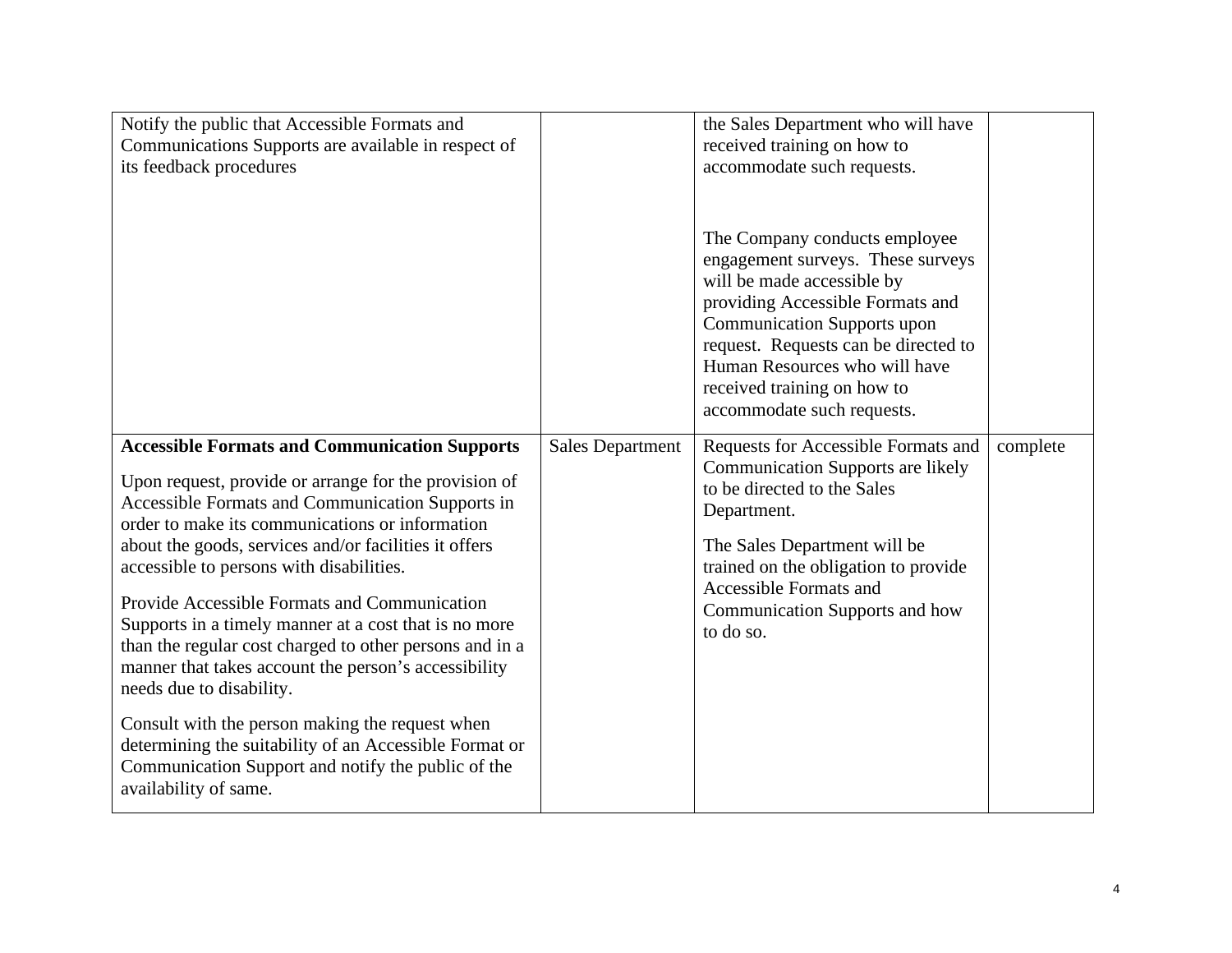| <b>Accessible Websites and Web Content</b>                | <b>IT</b> Department | The website that includes WestRock   |  |
|-----------------------------------------------------------|----------------------|--------------------------------------|--|
|                                                           |                      | Canada has been continuously         |  |
| Ensure that, where practicable, a New Internet            |                      | updated but it is not yet fully      |  |
| Website and web content on such site(s) conforms          |                      | compliant with WCAG 2.0 Level        |  |
| with WCAG 2.0 Level A.                                    |                      | AA. WestRock is of the view that it  |  |
|                                                           |                      | is not legally required to comply    |  |
| By <b>January 1, 2021</b> ensure that, where practicable, |                      | with the web accessibility           |  |
| any website or content on that site(s) published after    |                      | requirements of the AODA because     |  |
| January 1, 2012 conforms with WCAG 2.0 Level AA           |                      | it does not have direct control over |  |
| to the extent required by the IAS.                        |                      | its website. Rather its website is   |  |
|                                                           |                      | controlled by a division of the      |  |
|                                                           |                      | Company in the United States. 2014   |  |
|                                                           |                      | Compliance report was filed, a       |  |
|                                                           |                      | Human Resources employee at          |  |
|                                                           |                      | WestRock was advised by a            |  |
|                                                           |                      | representative of the Accessibility  |  |
|                                                           |                      | Directorate that in the circumstance |  |
|                                                           |                      | just described, the Canadian entity  |  |
|                                                           |                      | would not be considered to have      |  |
|                                                           |                      | direct control over the website      |  |
|                                                           |                      | within the meaning of the            |  |
|                                                           |                      | legislation. In any event, WestRock  |  |
|                                                           |                      | continues to work proactively to     |  |
|                                                           |                      | make it accessible and compliant     |  |
|                                                           |                      | with the WCAG standards with its     |  |
|                                                           |                      | ever-changing web content.           |  |
|                                                           |                      |                                      |  |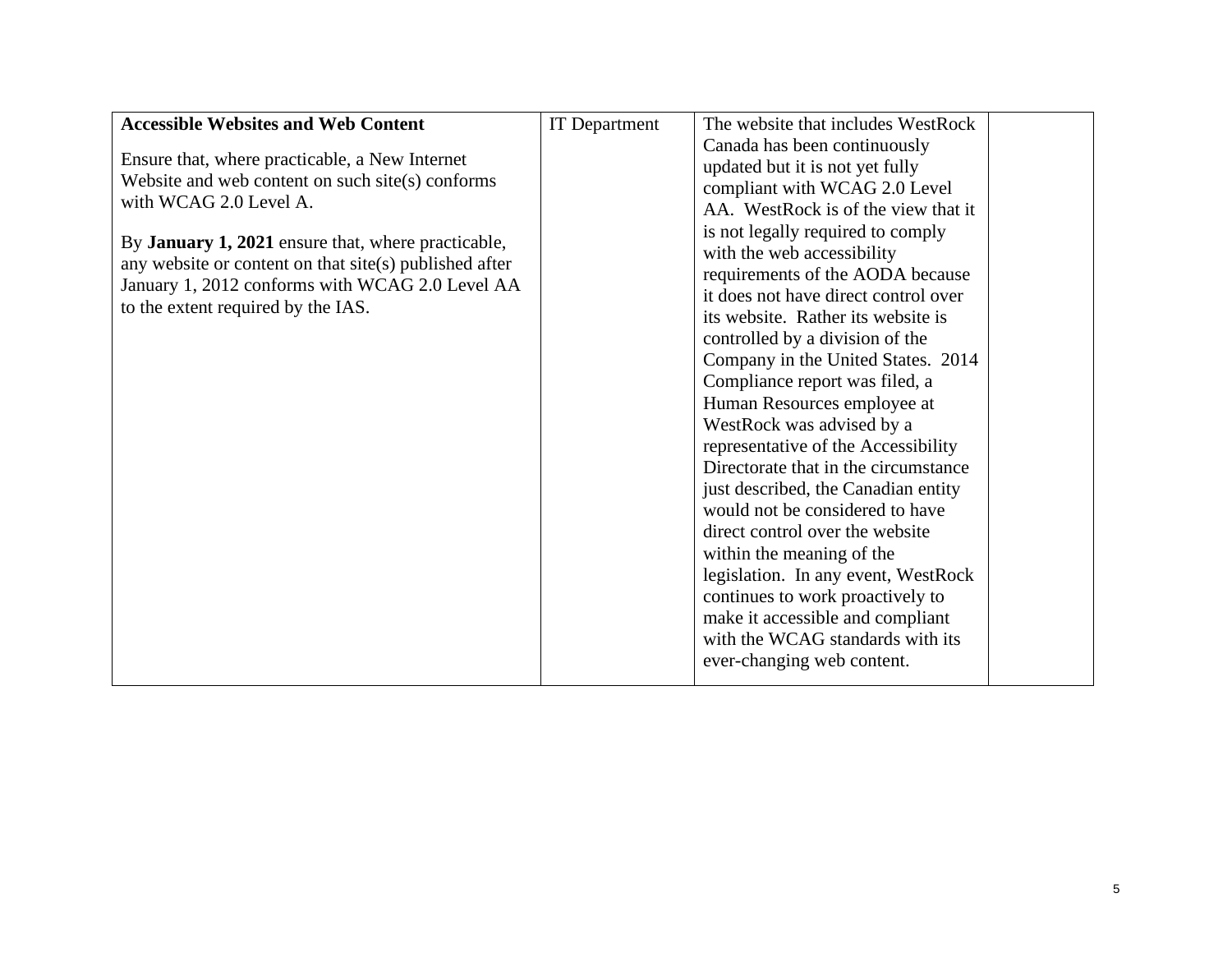# **Employment Standards**

| Requirement                                                                                                                                                                                                                                                                                                                                                                                                                                                                                                          | <b>Responsible</b><br><b>Individual/Depa</b><br>rtment | <b>Action</b>                                                                                                                                                                                                                                                                                                                                                                                                                                                                                                                                     | <b>Status</b> |
|----------------------------------------------------------------------------------------------------------------------------------------------------------------------------------------------------------------------------------------------------------------------------------------------------------------------------------------------------------------------------------------------------------------------------------------------------------------------------------------------------------------------|--------------------------------------------------------|---------------------------------------------------------------------------------------------------------------------------------------------------------------------------------------------------------------------------------------------------------------------------------------------------------------------------------------------------------------------------------------------------------------------------------------------------------------------------------------------------------------------------------------------------|---------------|
| <b>Recruitment</b><br>Notify the public and employees about the availability<br>of accommodation for applicants with disabilities in its<br>recruitment processes                                                                                                                                                                                                                                                                                                                                                    | <b>Human Resources</b>                                 | Human Resources will develop a<br>notice about the availability of<br>accommodation during the<br>recruitment process.<br>This notice will be included on all<br>external and internal job<br>advertisements. The Company will<br>instruct any external recruiters it<br>engages to include the notice as<br>well.                                                                                                                                                                                                                                | complete      |
| <b>Recruitment, assessment or selection process</b><br>Notify job applicants, when they are individually<br>selected to participate in an assessment or selection<br>process that accommodations are available upon<br>request in relation to the materials or processes to be<br>used.<br>Consult with an applicant requesting accommodation<br>to provide or arrange for the provision of a suitable<br>accommodation in a manner that takes into account the<br>applicant's accessibility needs due to disability | <b>Human Resources</b>                                 | Human Resources will develop a<br>notice about the availability of<br>accommodation during the<br>assessment and selection process.<br>The Company contacts individuals<br>by email or telephone when they are<br>selected to interview for a position.<br>When contacted, applicants will be<br>notified about the availability of<br>accommodation during the<br>assessment and selection process.<br>Human Resources will consult with<br>any applicant requesting<br>accommodation and will endeavour<br>to provide same in manner that takes | complete      |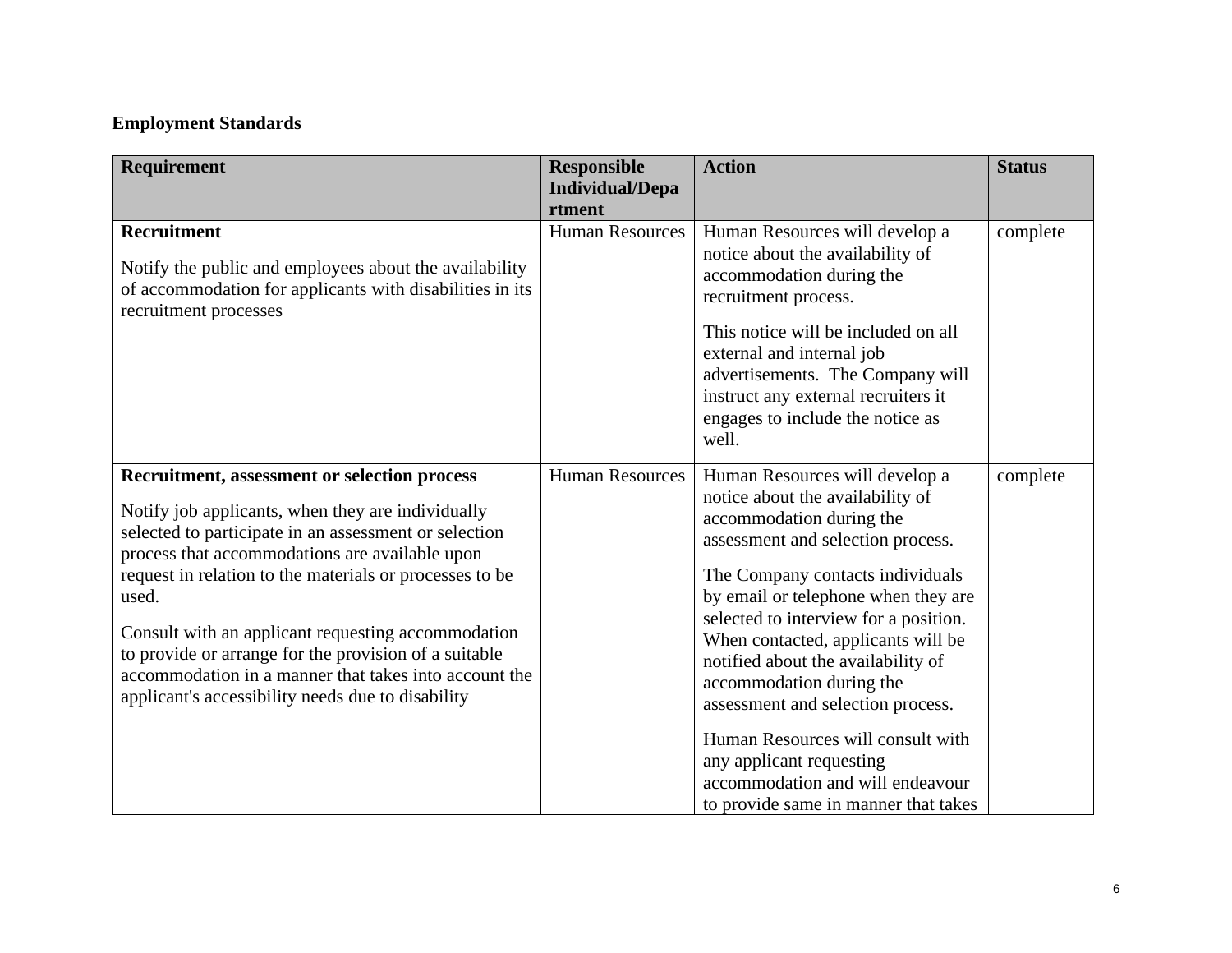|                                                                                                                                                                                                                                                                                                                                                                                                                                                                                                                                            |                                      | into account the individuals<br>accessibility needs.                                                                                                                                                                                                                                                                                                                                                                                                                                                                                                       |          |
|--------------------------------------------------------------------------------------------------------------------------------------------------------------------------------------------------------------------------------------------------------------------------------------------------------------------------------------------------------------------------------------------------------------------------------------------------------------------------------------------------------------------------------------------|--------------------------------------|------------------------------------------------------------------------------------------------------------------------------------------------------------------------------------------------------------------------------------------------------------------------------------------------------------------------------------------------------------------------------------------------------------------------------------------------------------------------------------------------------------------------------------------------------------|----------|
| Notice to successful applicants<br>Notify successful applicants of the Company's<br>policies for accommodating employees with<br>disabilities.                                                                                                                                                                                                                                                                                                                                                                                             | <b>Human Resources</b>               | Human Resources will develop a<br>clause to be added to offer letters<br>that will serve to notify successful<br>applicants about the Company's<br>policies on accommodating<br>employees with disabilities.                                                                                                                                                                                                                                                                                                                                               | complete |
| <b>Informing employees of supports</b><br>Inform employees of policies used to support<br>employees with disabilities, including policies on the<br>provision of job accommodations that take into<br>account an employee's accessibility needs due to<br>disability.<br>Provided to new employees as soon as practicable<br>after commencing employment<br>Provide employees with updated information<br>whenever there is a material change to its policies on<br>the provision of job accommodations for employees<br>with disabilities | <b>Human Resources</b>               | Some Company sites will notify<br>employees of supports for<br>employees with disabilities on<br>communication boards. Other<br>Company sites will make this<br>notification through a blast email to<br>employees. Employees will also be<br>notified during training on the<br>AODA.<br>As above, new employees will be<br>notified of these policies in their<br>offer letters.<br>If material changes are made to the<br>Company's policies Human<br>Resources will determine the best<br>way to communicate such changes<br>to employees at the time. | complete |
| <b>Accessible Formats and Communication Supports</b><br>for employees<br>Upon the request of an employee with a disability,<br>provide or arrange for the provision of Accessible                                                                                                                                                                                                                                                                                                                                                          | <b>Human Resources</b><br>& Managers | Managers will be trained on the<br>requirement to provide Accessible<br>Formats and Communication<br>Supports to employees upon request<br>as well as the need to consult with                                                                                                                                                                                                                                                                                                                                                                             | complete |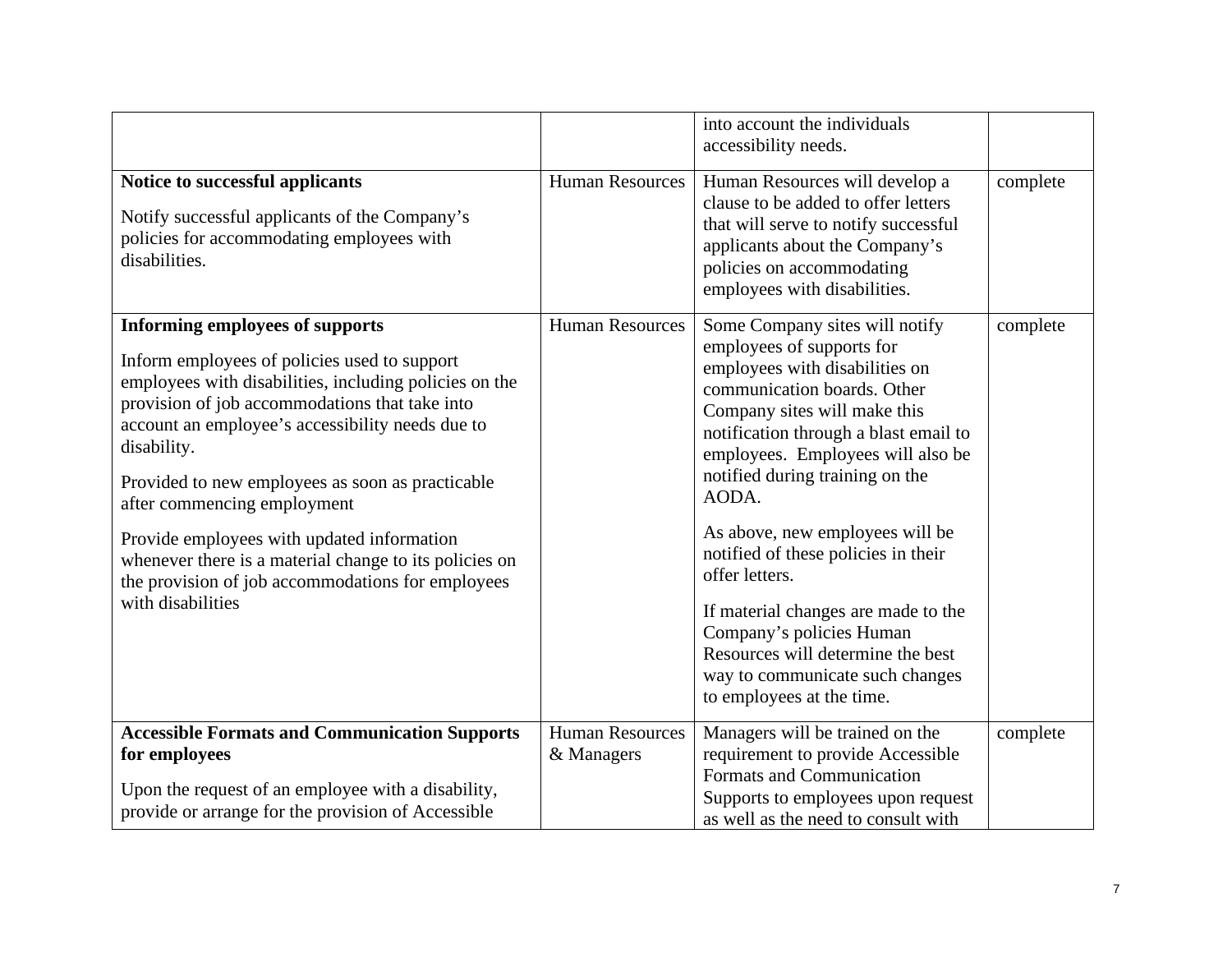| Formats and Communication Supports in order to<br>ensure that (i) information required by the employee to<br>perform his/her job; and (ii) information generally<br>available to employees in the workplace, is accessible<br>to the employee with a disability.<br>Consult with the employee making the request to<br>determine the suitability of any Accessible Format or<br>Communication Support. However where the needs<br>of an employee with a disability may be<br>accommodated in various different ways, the<br>Company reserves the right to determine the type<br>Accessible Format or Communication Support that<br>will be provided in the circumstances.                                                                                                                              |                                      | the employee to determine how their<br>needs may be met.<br>Managers will be instructed to<br>contact Human Resources where<br>assistance in providing Accessible<br>Formats and Communication<br>Supports is required.                                                                                                                                                                                                                                                                                                                                                   |          |
|--------------------------------------------------------------------------------------------------------------------------------------------------------------------------------------------------------------------------------------------------------------------------------------------------------------------------------------------------------------------------------------------------------------------------------------------------------------------------------------------------------------------------------------------------------------------------------------------------------------------------------------------------------------------------------------------------------------------------------------------------------------------------------------------------------|--------------------------------------|---------------------------------------------------------------------------------------------------------------------------------------------------------------------------------------------------------------------------------------------------------------------------------------------------------------------------------------------------------------------------------------------------------------------------------------------------------------------------------------------------------------------------------------------------------------------------|----------|
| Workplace emergency response information<br>Provide individualized workplace emergency response<br>information to employees who have a disability, if the<br>disability is such that the individualized information is<br>necessary, and if the Company is aware of the need for<br>accommodation due to the employee's disability.<br>Provide this information as soon as practicable after<br>becoming aware of the need for accommodation.<br>With the consent of the employee, provide the<br>workplace emergency response information to the<br>person designated by the Company to provide<br>assistance to the employee if the employee needs<br>assistance by reason of disability<br>Review individualized workplace emergency response<br>information when the employee moves to a different | <b>Human Resources</b><br>& Managers | A notice about the availability of<br>individualized workplace emergency<br>response information was posted on<br>the communication board for hourly<br>employees. Salaried employees<br>were notified via email.<br>Employees were also notified about<br>the availability of individualized<br>emergency response information<br>during AODA training.<br>Managers have received training on<br>the requirement to provide<br>individualized emergency response<br>information to ensure that they<br>notify Human Resources if they<br>become aware of an employee who | complete |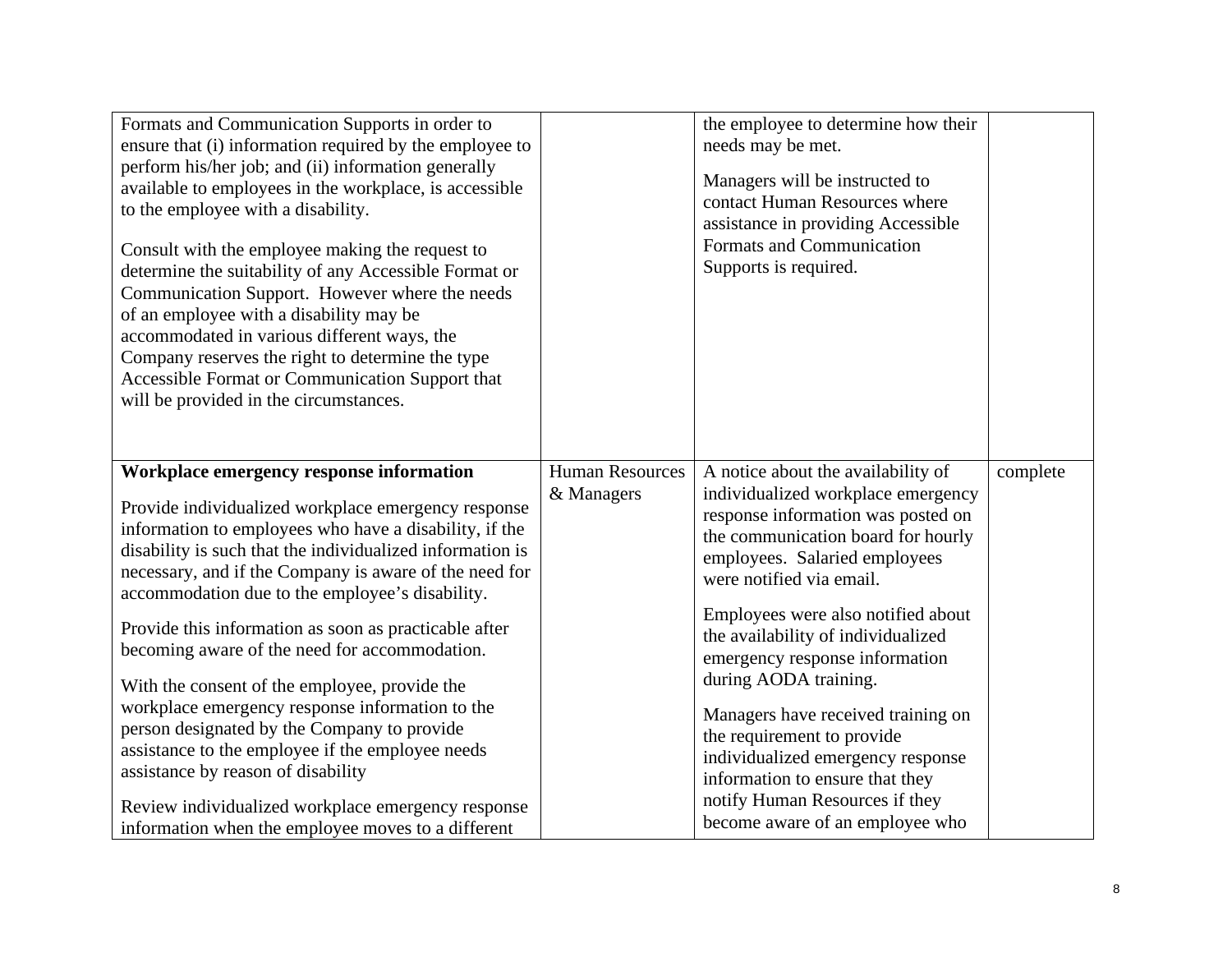|      | location in the organization, when the employee's<br>overall accommodation needs or plans are reviewed<br>and when the company reviews its general emergency<br>response policies.                                                                                                             |                                        | would require such information.<br><b>Managers and Human Resources</b><br>will also receive training on the<br>circumstances that would trigger the<br>need to review individualized<br>emergency response information                          |          |
|------|------------------------------------------------------------------------------------------------------------------------------------------------------------------------------------------------------------------------------------------------------------------------------------------------|----------------------------------------|-------------------------------------------------------------------------------------------------------------------------------------------------------------------------------------------------------------------------------------------------|----------|
| i.   | Documented individual accommodation plans<br>Have in place a written process for the development of<br>documented individual accommodation plans for<br>employees with disabilities. The process must include<br>the following elements:<br>The manner in which an employee requesting         | <b>Human Resources</b><br>and Managers | The Company will develop a written<br>process for the development of<br>individual accommodation plans for<br>employees with disabilities that<br>takes into account all of the elements<br>set out in the IAS.<br>Human Resources and managers | complete |
|      | accommodation can participate in the<br>development of the individual accommodation<br>plan.                                                                                                                                                                                                   |                                        | will receive training on the<br>requirements for creating individual<br>accommodation plans.                                                                                                                                                    |          |
| ii.  | The means by which the employee is assessed<br>on an individual basis.                                                                                                                                                                                                                         |                                        | Human Resources (with the support)<br>of the appropriate manager) will be<br>responsible for the creation of                                                                                                                                    |          |
| iii. | The manner in which the Company can request<br>an evaluation by an outside medical or other<br>expert, at its own expense, to assist in<br>determining if accommodation can be achieved<br>and, if so, how accommodation can be<br>achieved.                                                   |                                        | documented individual<br>accommodation plans as well as the<br>management of the accommodation<br>process generally.                                                                                                                            |          |
| iv.  | The manner in which the employee can request<br>the participation of a representative from his or<br>her bargaining agent, where the employee is<br>represented by a bargaining agent, or other<br>representative from the workplace, where the<br>employee is not represented by a bargaining |                                        |                                                                                                                                                                                                                                                 |          |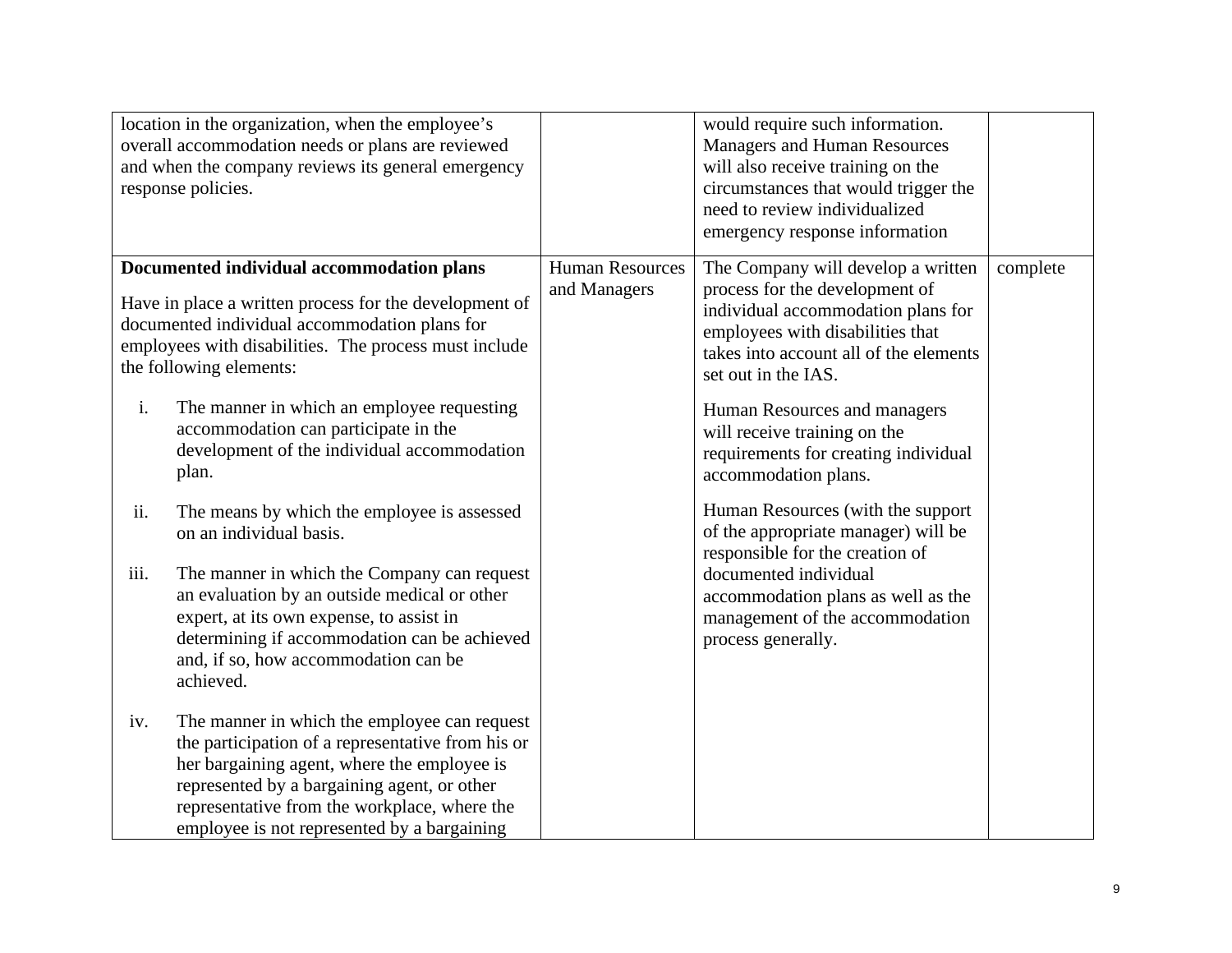|       | agent, in the development of the<br>accommodation plan.                                                                                                                       |                        |                                                                                                |          |
|-------|-------------------------------------------------------------------------------------------------------------------------------------------------------------------------------|------------------------|------------------------------------------------------------------------------------------------|----------|
| V.    | The steps the Company will take to protect the<br>privacy of the employee's personal<br>information.                                                                          |                        |                                                                                                |          |
| vi.   | The frequency with which the individual<br>accommodation plan will be reviewed and<br>updated and the manner in which it will be<br>done.                                     |                        |                                                                                                |          |
| vii.  | If an individual accommodation plan is denied,<br>the manner in which the reasons for the denial<br>will be provided to the employee.                                         |                        |                                                                                                |          |
| viii. | The means of providing the individual<br>accommodation plan in a format that takes into<br>account the employee's accessibility needs due<br>to disability.                   |                        |                                                                                                |          |
|       | Where requested, an employee's individual<br>accommodation plan will include any information<br>regarding the provision of Accessible Formats and<br>Communications Supports. |                        |                                                                                                |          |
|       | Where required, an employee's individual<br>accommodation plan will include individualized<br>workplace emergency response information.                                       |                        |                                                                                                |          |
|       | <b>Return to Work Process</b>                                                                                                                                                 | <b>Human Resources</b> | The Company will create a                                                                      | complete |
|       | Have in place a documented a return to work process<br>for employees who have been absent from work due to                                                                    | and Managers           | documented return to work process<br>for employees absent due to<br>disability and who require |          |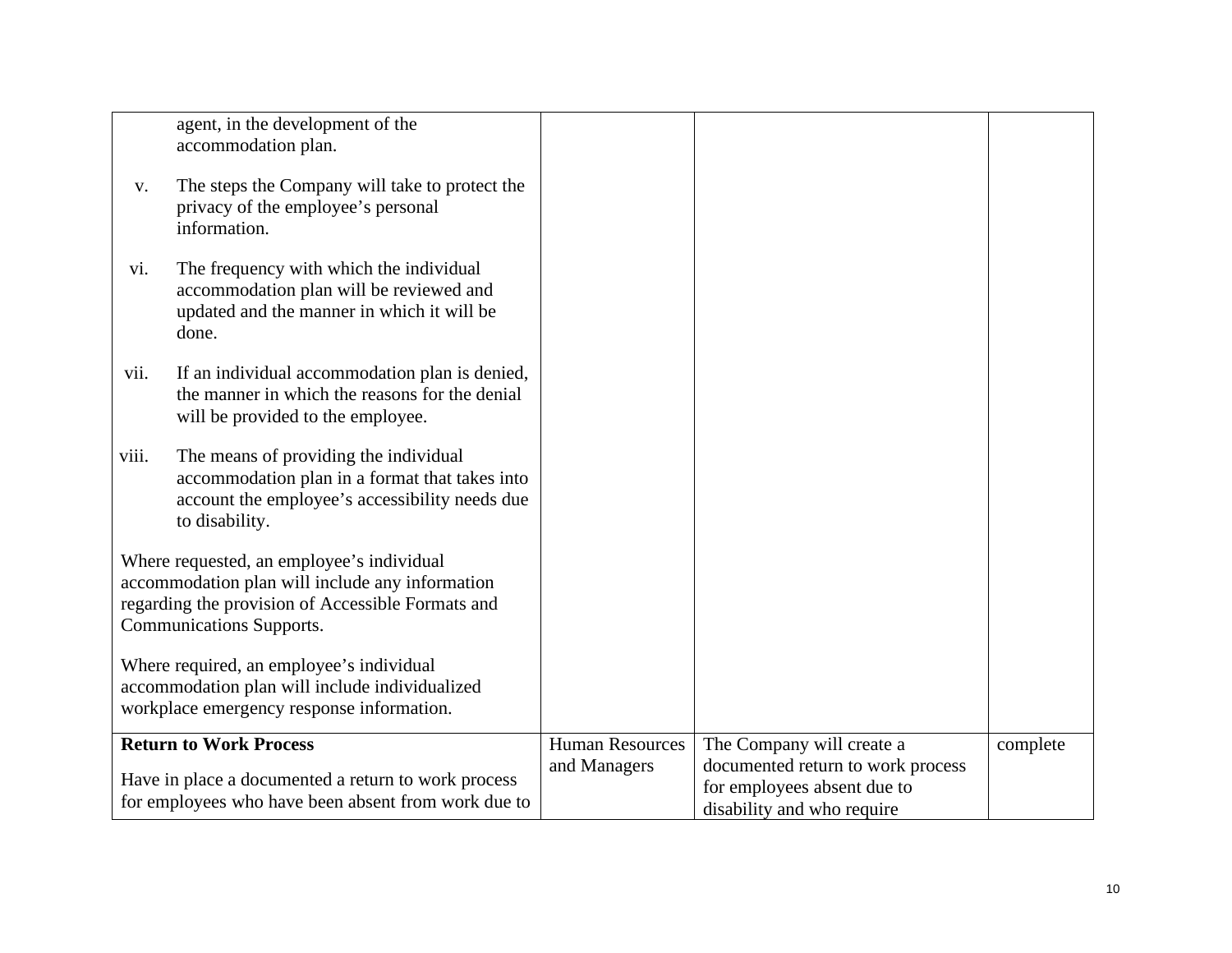| a disability and who require disability-related<br>accommodations in order to return to work.<br>The return to work process must outline the steps the<br>Company will take to facilitate the employee's return<br>to work and will include documented individual<br>accommodation plans as part of the process |                                        | accommodation in order return to<br>work.<br>Human Resources and managers<br>will receive training on this process.<br>Human Resources (with the support)<br>of the appropriate manager) will be<br>responsible for administering the<br>return to work process for individual<br>employees and for creating an<br>individual accommodation plan for<br>returning employees where required. |          |
|-----------------------------------------------------------------------------------------------------------------------------------------------------------------------------------------------------------------------------------------------------------------------------------------------------------------|----------------------------------------|---------------------------------------------------------------------------------------------------------------------------------------------------------------------------------------------------------------------------------------------------------------------------------------------------------------------------------------------------------------------------------------------|----------|
| <b>Performance management</b><br>Take into account the accessibility needs of employees<br>with disabilities, as well as individual accommodation<br>plans, when using its performance management<br>process in respect of employees with disabilities.                                                         | Managers and<br><b>Human Resources</b> | Managers and Human Resources<br>will receive training on how to take<br>accessibility needs and individual<br>accommodation plans into account<br>when engaging in performance<br>management.                                                                                                                                                                                               | complete |
| <b>Career development and advancement</b><br>Take into account the accessibility needs of employees<br>with disabilities as well as any individual<br>accommodation plans when providing career<br>development and advancement to employees with<br>disabilities.                                               | Managers and<br><b>Human Resources</b> | <b>Managers and Human Resources</b><br>will receive training on how to take<br>accessibility needs and individual<br>accommodation plans into account<br>when providing career development<br>and advancement opportunities.                                                                                                                                                                | complete |
| Redeployment<br>Take into account the accessibility needs of employees<br>with disabilities, as well as individual accommodation<br>plans, when redeploying employees with disabilities.                                                                                                                        | Managers and<br><b>Human Resources</b> | <b>Managers and Human Resources</b><br>will receive training on how to take<br>accessibility needs and individual<br>accommodation plans into account<br>when redeploying employees.                                                                                                                                                                                                        | complete |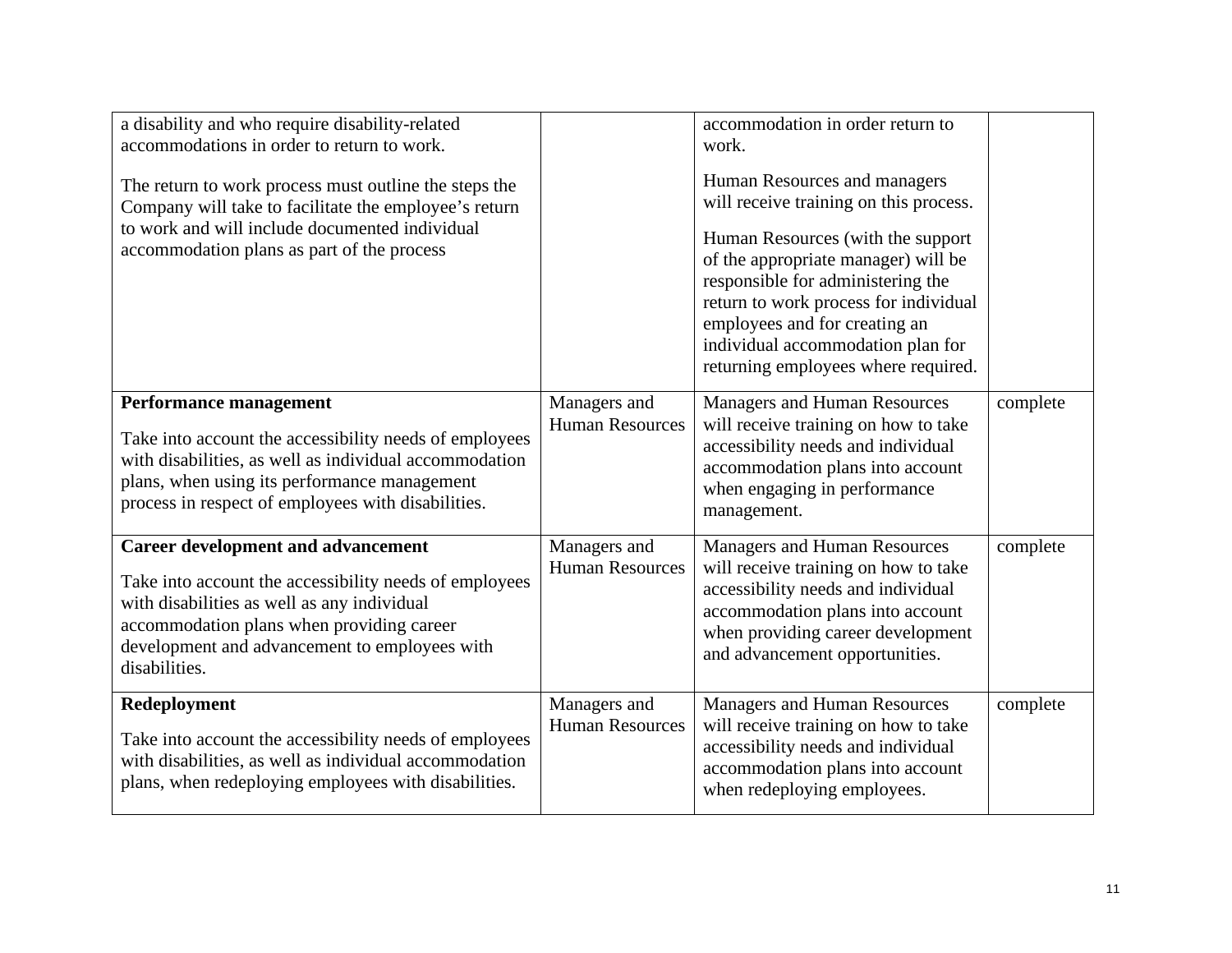## **DESIGN OF PUBLIC SPACES**

(The following requirements only apply to public spaces that are newly constructed or redeveloped on and after January 1, 2017.)

| <b>Description</b>                                                                                                                                                                                                                                                                               | <b>Responsible</b><br><b>Individual/Depa</b><br>rtment | <b>Action</b>                                                                                                                                                                                                                                                                                                                                      | <b>Status</b> |
|--------------------------------------------------------------------------------------------------------------------------------------------------------------------------------------------------------------------------------------------------------------------------------------------------|--------------------------------------------------------|----------------------------------------------------------------------------------------------------------------------------------------------------------------------------------------------------------------------------------------------------------------------------------------------------------------------------------------------------|---------------|
| <b>Exterior Paths of Travel</b><br>Ensure that any exterior paths of travel, such as<br>outdoor sidewalks and walkways, ramps, stairs and<br>curb ramps that it constructs or redevelops and intends<br>to maintain meet the technical requirements of the<br>Design of Public Spaces Standards. | Maintenance<br>Department                              | There are no current plans to<br>construct or redevelop any exterior<br>paths of travel. The Maintenance<br>Department will receive training on<br>the requirements of the Design of<br>Public Spaces Standards to ensure<br>that any future construction or<br>redevelopment is done in accordance<br>with applicable accessibility<br>standards. |               |
| <b>Off Street Parking</b><br>Ensure that when the Company constructs new or<br>redevelops off-street parking facilities that it intends to<br>maintain, the off and on street parking facilities meet<br>the requirements of the Design of Public Spaces<br>Standards.                           | Maintenance<br>Department                              | There are no current plans to<br>construct or redevelop any off street<br>parking. The Maintenance<br>Department will receive training on<br>the requirements of the Design of<br>Public Spaces Standards to ensure<br>that any future construction or<br>redevelopment is done in accordance<br>with applicable accessibility<br>standards.       |               |
| <b>Obtaining Services</b><br>Ensure that the Company meets the requirements of<br>the Design of Public Spaces Standards in respect of all<br>newly constructed service counters.                                                                                                                 | Maintenance<br>Department                              | There are no current plans to replace<br>the existing service counter. The<br>Maintenance Department will<br>receive training on the requirements<br>of the Design of Public Spaces                                                                                                                                                                |               |